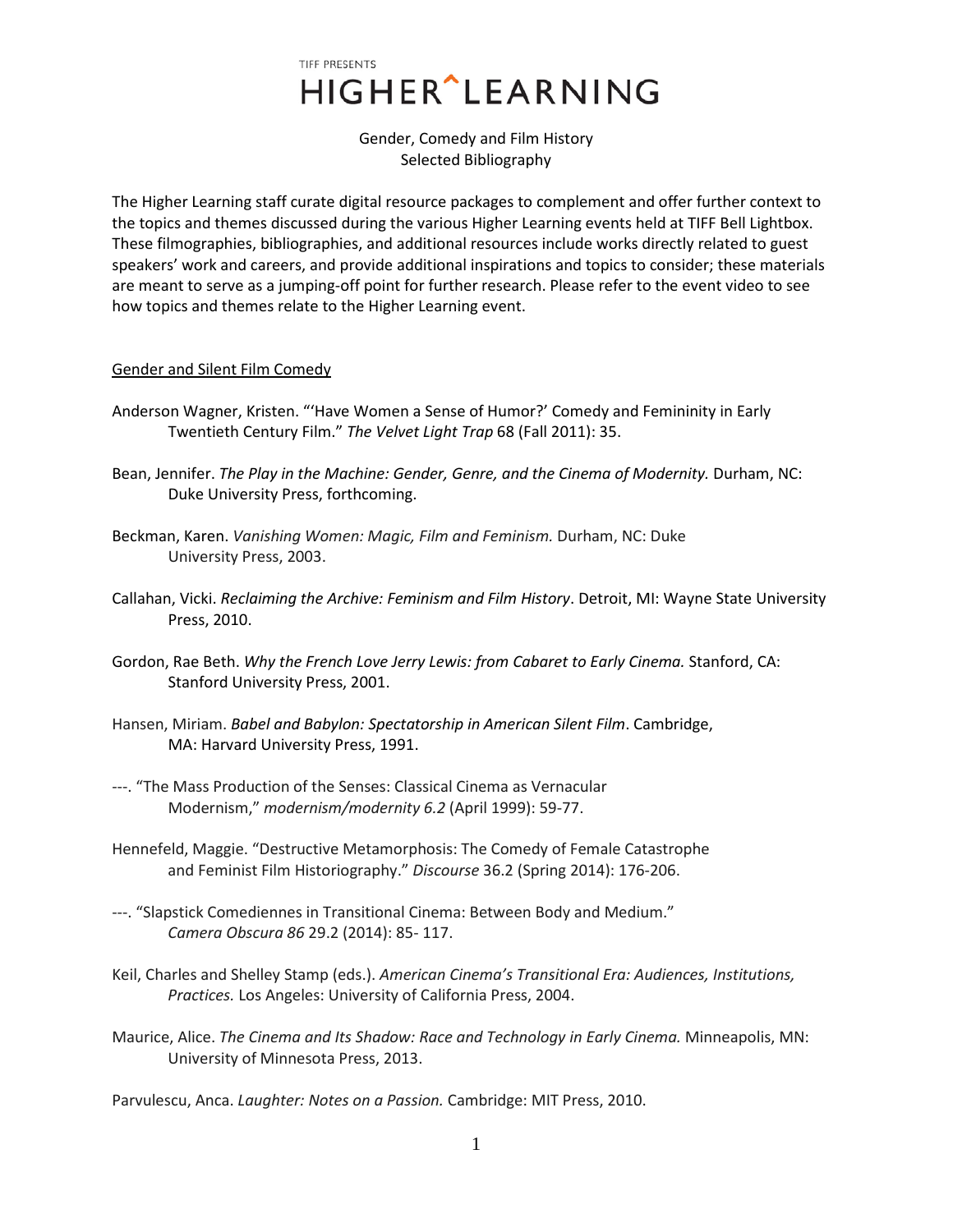Gender, Comedy and Film History Selected Bibliography

- Rabinovitz, Lauren. *Electric Dreamland: Amusement Parks, Movies, and American Modernity.* New York: Columbia University Press, 2012.
- Sloan, Kay. "Sexual Warfare in the Silent Cinema: Comedies and Melodramas of Woman Suffragism." *American Quarterly* 33.4 (Autumn 1981): 412-436.
- Stamp, Shelley. *Movie-Struck Girls: Women and Motion Picture Culture After the Nickelodeon*. Princeton, NJ: Princeton University Press, 2000.
- Stewart, Jacqueline Najuma. *Migrating to the Movies: Cinema and Black Urban Modernity*. University of California Press, 2005.
- ---. "What Happened in the Transition? Reading Race, Gender and Labor Between the Shots." in *American Cinema's Transitional Era: Audiences, Institutions, Practices*. Charles Keil and Shelley Stamp (eds). Los Angeles: University of California Press, 2004: 103-130.
- Sturtevant , Victoria. *A Great Big Girl Like Me: the Films of Marie Dressler.* Urbana: University of Illinois Press, 2009.

#### Silent Film and Comedy

- Abel, Richard. *Americanizing the Movies and "Movie-Mad" Audiences, 1910-1914*. Los Angeles: University of California Press, 2006.
- ---. *The Red Rooster Scare: Making Cinema American, 1900-1910*. Los Angeles: University of California Press, 1999.
- Beckman, Karen. *Crash: Cinema and the Politics of Speed and Stasis.* Durham, NC: Duke University Press, 2010.
- Crafton, Donald. *Before Mickey: the Animated Film, 1898-1928.* Cambridge, MA: MIT Press, 1982.
- ---. *Shadow of a Mouse: Performance, Belief, and World-Making in Animation.* Berkeley: UC Press, 2013.
- Dale, Alan. *Comedy Is a Man In Trouble: Slapstick in American Movies.* Minneapolis : University of Minnesota Press, 2002.
- Dent, Harrison. "Tricks and Magic in Pictures." *Motography V.4* (April 1911): 32-36.

Everson, William K. *American Silent Film*. New York City: Da Capo Press, 1998.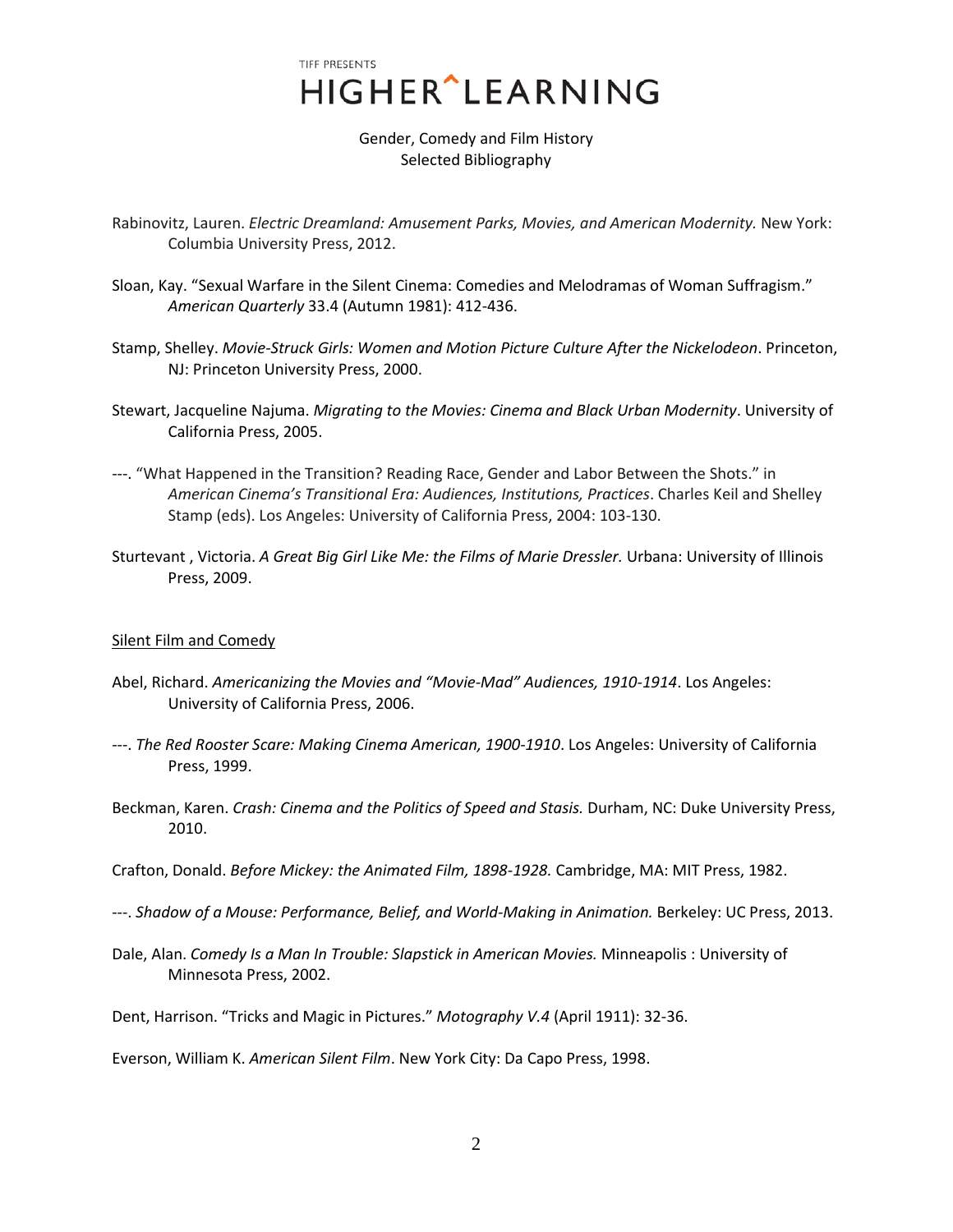### Gender, Comedy and Film History Selected Bibliography

- Gaudreault, André. *Film and Attraction: From Kinematography to Cinema.* Urbana, IL: University of Illinois Press, 2011.
- Gunning, Tom. "The Cinema of Attractions: Early Film, Its Spectator and the Avant-Garde." in *Early Film: Space, Frame, Narrative.* Thomas Elsaesser (ed.). London: BFI, 1990.
- ---. "Crazy Machines in the Garden of Forking Paths: Mischief Gags and the Origins of American Film Comedy." in *Classical Hollywood Comedy.* Kristine Brunovska Karnick and Henry Jenkins (eds). New York City: Routledge, 1995.
- ---. "Mechanisms of Laughter: The Devices of Slapstick." in *Slapstick Comedy* Rob King and Tom Paulus (eds). New York City: Routledge, 2010.
- Keil, Charlie and Daniel Goldmark (eds). *FunNew York Pictures: Animation and Comedy in Studio-Era Hollywood.* Berkeley, CA: University of California Press, 2011.
- Kerr, Walter. *The Silent Clowns*. New York City: Da Capo Press, 1990.
- King, Rob. *The Fun Factory: The Keystone Film CompaNew York and the Emergence of Mass Culture*. Berkeley: University of California Press, 2009.
- King, Rob and Tom Paulus (eds.) *Slapstick Comedy.* New York: Routledge, 2010.
- Massa, Steve. *Lame Brains and Lunatics: The Good, the Bad, and the Forgotten of Silent Comedy.* Albany, GA: BeanManor Media, 2013.
- McKenna, Denise. "Picturing Uplift: Cartoon Commentary in Early American Film Journals." *Early Popular Visual Culture* 12.3 (2014): 357-377.
- Robinson, David. "Rise and Fall of the Clowns." *Sight and Sound* 56 (Summer 1987): 198-203.
- Solomon, Matthew. *Disappearing Tricks: Silent Film, Houdini and the New Magic of the Twentieth Century.* Urbana, IL: University of Illinois Press, 2010.

#### Gender and Silent Cinema

- Armatage, Kay. *The Girl from God's Country: Nell Shipman and the Silent Cinema.* Toronto: University of Toronto Press, 2003.
- Bean, Jennifer (ed.). *Flickers of Desire: Movie Stars of the 1910s*. New Brunswick, NJ: Rutgers University Press, 2011.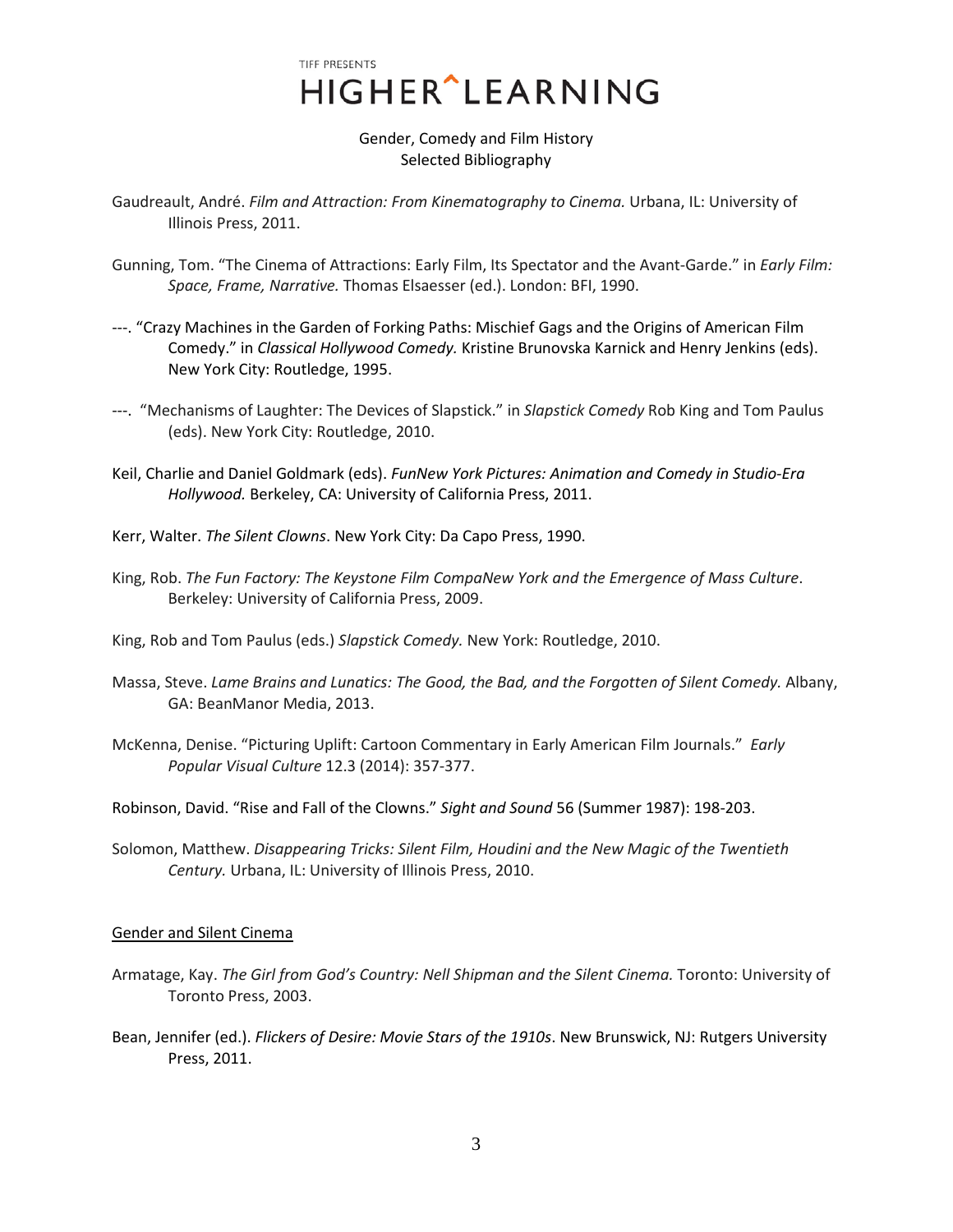### Gender, Comedy and Film History Selected Bibliography

- ---, Anupama Kapse, and Laura Horak (eds.), *Silent Cinema and the Politics of Space.* Bloomington, IN: University of Indiana Press, 2014.
- Jennifer Bean and Diane Negra (eds.). *Feminist Reader in Early Cinema* (eds). Durham: Duke University Press, 2002.
- Bull, Sophia and Astrid Soderbergh-Widding (eds.). *Not So Silent: Women in Cinema Before Sound.*  Stockholm: Acta Universitatis Stockholmiensis, 2010.
- DeBauche, Leslie Midkiff. *Reel Patriotism: The Movies and World War I.* University of Wisconsin Press, 1997.
- Fischer, Lucy. *Cinematernity: Film, Motherhood, Genre.* Princeton, NJ: Princeton University Press, 2006.
- Gaines, Jane. "World Women: Still Circulating Silent Era Film Prints." *Framework* 51.2 (November 2010).
- ---, Monica Dall'Asta, and Radha Vatsal (eds.) *Women Film Pioneers Project*, Columbia University Libraries, Center for Digital Research and Scholarship. Launch (U.S. and Latin America): 2011.
- Griffiths, Alison. *Wondrous Difference: Cinema, Anthropology, and Turn-of-the-Century Visual Culture.*  New York: Columbia University Press, 2002.
- Hastie, Amelie. *Cupboards of Curiosity: Women, Recollection, and Film History.* Durham: Duke University Press, 2007.
- Horak, Laura. *Girls Will Be Boys: Cross-dressed Women, Lesbians, and American Cinema, 1908-1934*. New Brunswick, NJ: Rutgers University Press, forthcoming.
- ---. "Landscape, Vitality, and Desire: Cross-Dressed Frontier Girls in Transitional-Era American Cinema." *Cinema Journal* 52.4 (Summer 2013): 74–98.
- Kirby, Lynne. *Parallel Tracks: The Railroad and Silent Cinema.* Exeter, UK: University Exeter Press, 1997.
- Lant, Antonia and Ingrid Periz. *Red Velvet Seat: Women's Writings on the First Fifty Years of Cinema.*  London: Verso, 2006.
- Mahar, Karen Ward. *Women Filmmakers in Early Hollywood.* Baltimore: Johns Hopkins University Press, 2006.
- Mayne, Judith. *Woman at the Keyhole: Feminism and Women's Cinema.* Bloomington: University of Indiana Press, 1990.
- McKenna, Denise. "The Photoplay or the Pickaxe: Extras, Gender, and Labour in Early Hollywood." in *Film History* 23 (2011): 2011.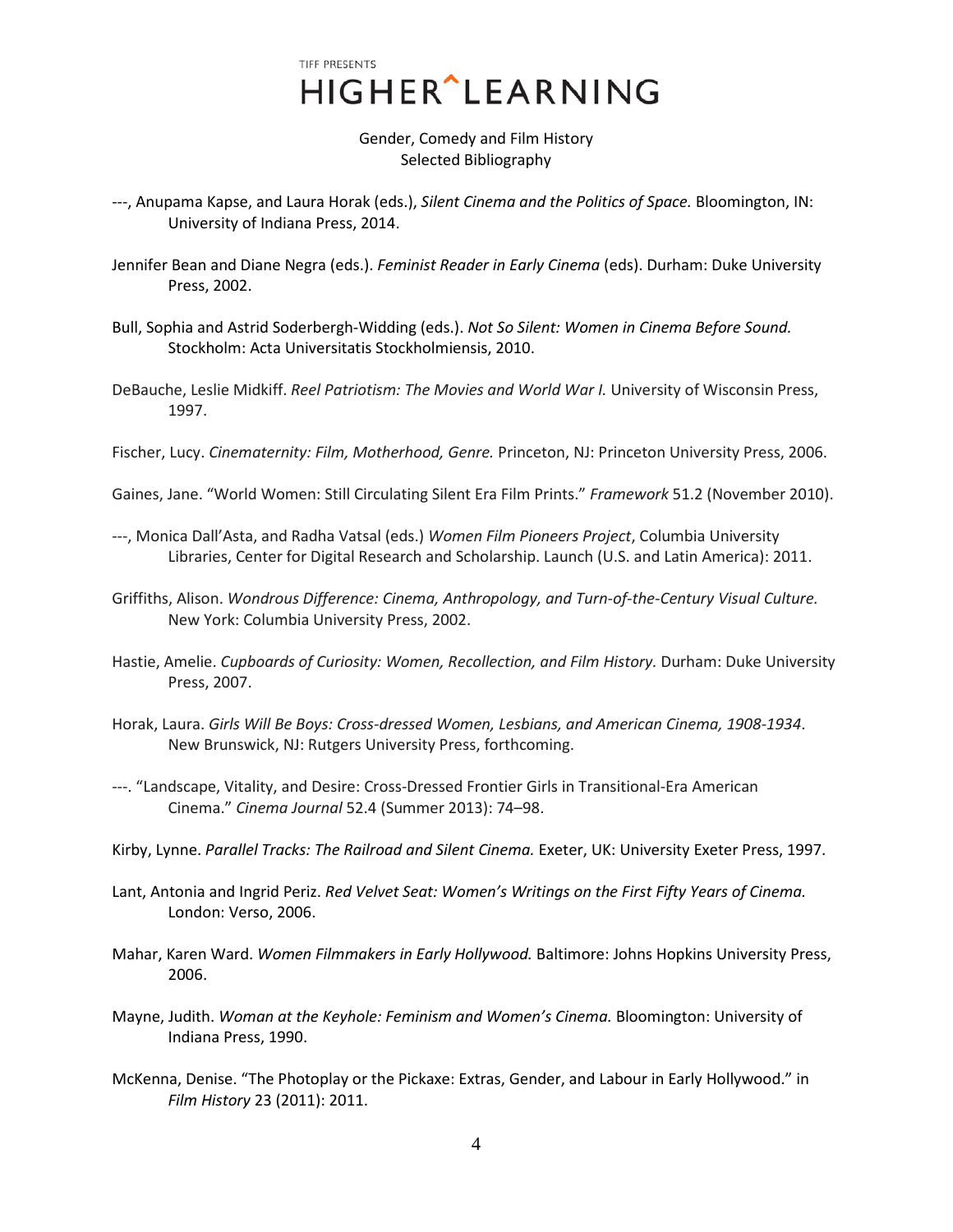Gender, Comedy and Film History Selected Bibliography

- Musser, Charles. "Conversions and Convergences: Sarah Bernhardt in the Era of Technological Reproducibility, 1910-1913." *Film History* 25.1-2 (2013): 154-175.
- Peiss, Kathy. *Cheap Amusements: Working Women and Leisure in Turn-of-the-Century New York.*  Philadelphia: Temple University Press, 1986.
- Russell, Catherine (ed.). *New Women of the Silent Screen: China, Japan, Hollywood (special issue of Camera Obscura)* 20.3 (2005).
- Slide, Anthony. *The Griffith Actresses*. South Brunswick, NJ: A.S. Barnes and Co., Inc., 1973.
- Whissel, Kristen. *Picturing American Modernity: Traffic, Technology and the Silent Cinema.* Durham: Duke University Press, 2008.
- Williams, Linda. "Film Body: An Implantation of Perversions." in *Narrative, Apparatus, Ideology: A Film Theory Reader.* Philip Rosen (ed.). New York: Columbia University Press, 1986.
- Zhen Zhang. *An Amorous History of the Silver Screen: Shanghai Cinema, 1896-1937.* Chicago: University of Chicago Press, 2005.

#### Gender and Comedy (General)

Barreca, Regina. *Last Laughs: Perspectives on Women and Comedy.* New York: Gordon and Breach, 1988.

- Cixous, Hélène. "Laugh of the Medusa." in *The Portable Cixous.* Marta Segarra (ed.). New York: Columbia University Press, 2010.
- Finney, Gail. *Look Who's Laughing: Gender and Comedy.* Langhorne, PA: Gordon and Breach, 1994.
- Hengen, Shannon. *Performing Gender and Comedy.* London: Routledge, Taylor and Francis Group, 2013.
- Horowitz, Susan. *Queens of Comedy: Lucille Ball, Phyllis Diller, Carol Burnett, Joan Rivers, and the New Generation of Fun New York Women.* Amsterdam, the Netherlands: Gordon and Breach, 1997.
- Kibler, Alison. *Rank Ladies: Gender and Cultural Hierarchy in American Vaudeville*. University of North Carolina Press, 1999.
- Landay, Lori. *Madcaps, Screwballs, and Con Women: The Female Trickster in American Culture.*  Philadelphia: University of Pennsylvania Press, 1998.
- Levy, Barbara. *Ladies Laughing: Wit as Control in Contemporary American Women Writers.* Amsterdam, the Netherlands: Gordon and Breach, 1997.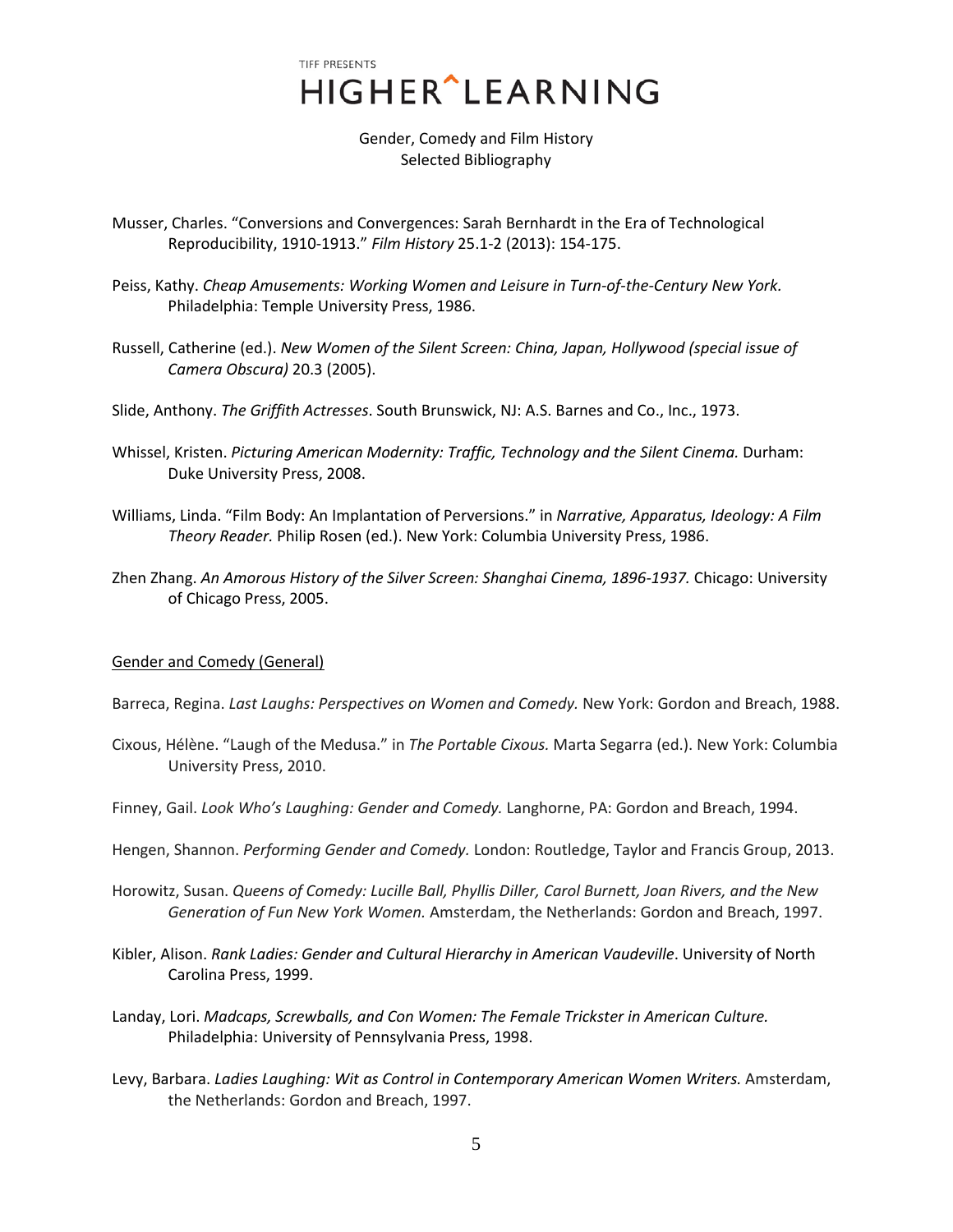Gender, Comedy and Film History Selected Bibliography

Martin, Linda and Kerry Segrave. *Women in Comedy*. Secaucus, NJ: Citadel Press, 1986.

- Mellencamp, Patricia. *High Anxiety: Catastrophe, Scandal, Age, and Comedy* Bloomington: Indiana University Press, 1992.
- Ngai, Sianne. *Our Aesthetic Categories: Zany, Cute, Interesting.* Cambridge, MA: Harvard University Press, 2012.
- *---. Ugly Feelings.* Cambridge, MA: Harvard University Press, 2005.
- Rowe, Kathleen. *The Unruly Woman: Gender and the Genres of Laughter.* Austin, TX: University of Texas Press, 1995.
- Russo, Mary. *The Female Grotesque: Risk, Excess, and Modernity.* New York: Routledge, 1995.

#### Comedy and Theory

Bakhtin, Mikhail. *Rabelais and His World*. Bloomington, IL: Indiana University Press, 2009.

Bataille, Georges. *Inner Experience*. Albany: New York: State University of New York Press, 1988.

Baudelaire, Charles. *The Essence of Laughter.* New York: Meridian Books, 1956.

Benjamin, Walter. *The Writer of Modern Life: Essays on Charles Baudelaire*. Cambridge, MA: Belknap Press of Harvard University, 2006.

Bergson, Henri. *Laughter: An Essay on the Meaning of the Comic*. New York: Macmillan, 1911.

Critchley, Simon. *On Humour.* London: Routledge, 2002.

Freud, Sigmund and James Strachey. *Jokes and their Relation to the Unconscious*. London: Routledge & K. Paul, 1960.

Mantegazza, Paolo. *Physiognomy and Expression.* London: W. Scott Publishing CompaNew York, 1890.

Meredith, George. *An Essay on Comedy.* Baltimore: Johns Hopkins University Press, 1956.

Replier, Agnes. "A Plea for Humor." in *The World's Wit and Humor: An Encyclopedia of the Classic Wit and Humor of All Ages and Nations.* Lionel Strachey (ed.). New York: The Review of Reviews CompaNew York, 1905-1906.